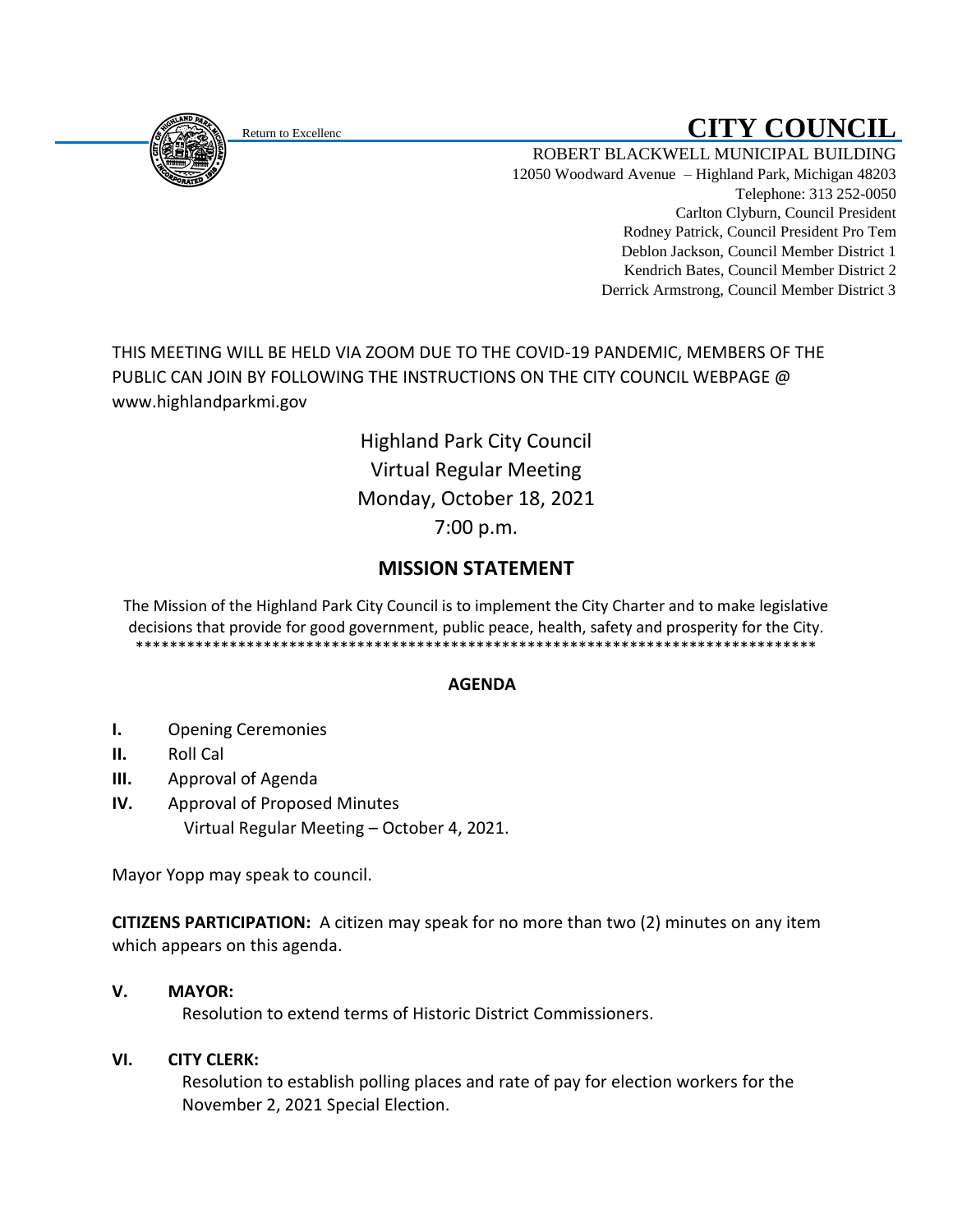### **VII. CITY COUNCIL:**

- a. Resolution to support 100 Families 100 Homes Initiative.
- b. Resolution requesting community input to consider the question of a Feasibility Study regarding a Public Power Utility.
- c. Cancellation of November 1, 2021 Workshop and Regular Virtual Council meeting.

#### **VIII. COMMUNITY DEVELOPMENT:**

- a. Resolution to purchase used vehicle for Ordinance Officer.
- b. Resolution to sell the vacant residential side lot at 120 Farrand Park to the adjacent property owner at 116 Farrand Park.
- c. Resolution to sell the vacant residential side lot at 112 Geneva to the adjacent property owner at 116 Geneva.
- d. Resolution to sell the vacant residential side lot at 153 Monterey to the adjacent property owner at 147 Monterey.
- e. Resolution to sell the vacant residential side lot a 208 Pasadena to the adjacent property owner at 212 Pasadena.
- f. Resolution to sell the vacant residential side lot at 372 Pilgrim to the adjacent property owner at 370 Pilgrim.
- g. Resolution to sell the vacant residential side lot at 161 Waverly to the adjacent property owner at 163 Waverly.

#### **IX. FINANCE:**

Submission of Monthly Financial Statement September 30, 2021.

#### **X. FIRE:**

Monthly run totals report.

#### **XI. POLICE**

- a. Resolution to authorize purchase of 15 new or 15 reconditioned Motorola handheld radios.
- b. Resolution to purchase two new patrol vehicles for the Police Department.

#### **XII. PUBLIC WORKS:**

- a. Resolution to address flood damage at Highland Park Recreation Center and City Hall.
- b. Resolution to approve new contractor to replace sidewalks in front of Highland Park City Hall from California to Connecticut.

#### **XIII. OUTSIDE COMMUNICATION:**

Communication from Camille Mathis regarding naming a street after Ms. Parnell.